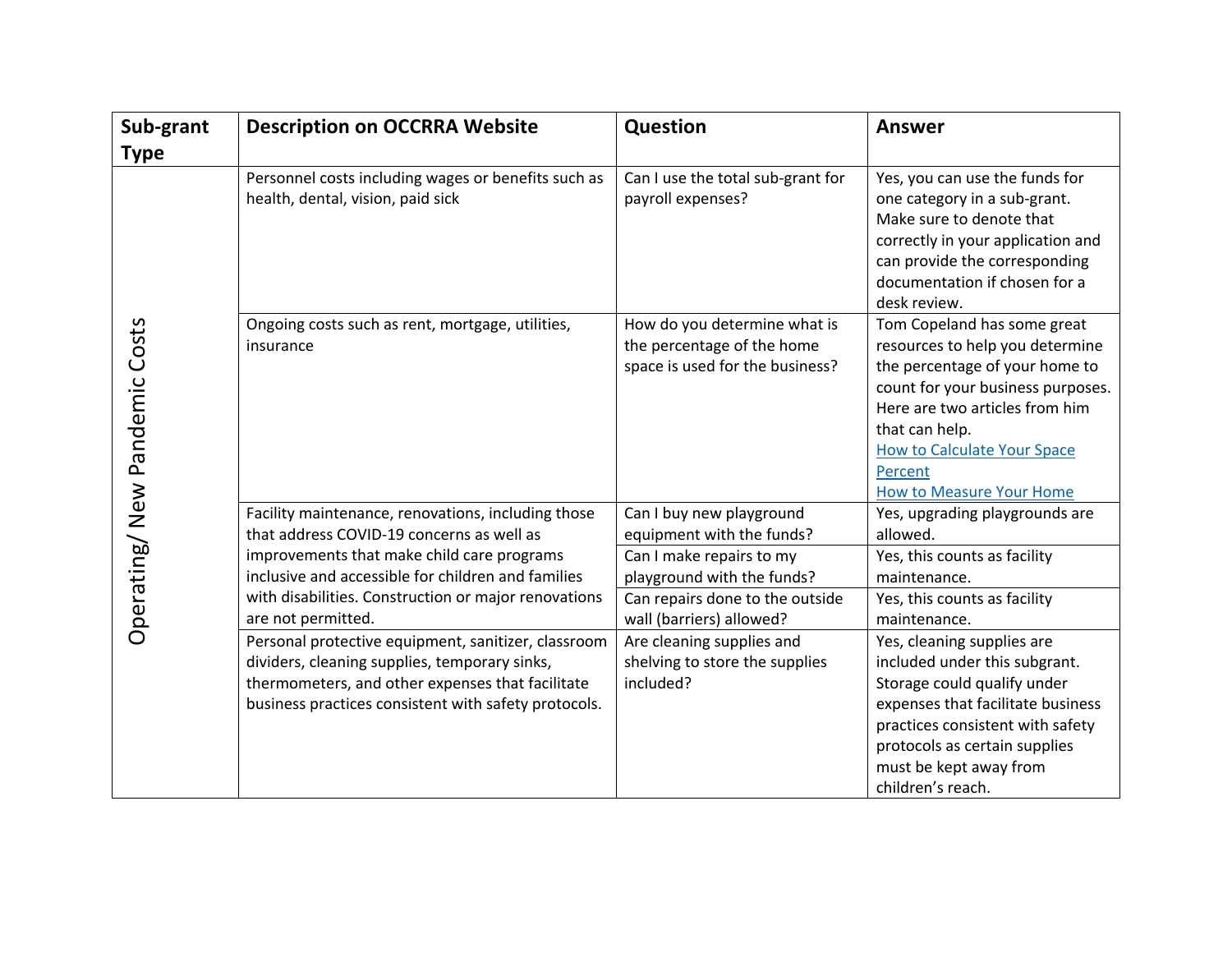| Workforce Recruitment | Sign-on and retention bonuses, ongoing premium<br>or hazard pay, transportation costs to/from work<br>Support to early childhood professionals through<br>coaching as well as training and professional<br>development on topics including: communicable<br>disease, first aid, CPR, sudden infant death<br>syndrome, medication administration, shaken baby<br>syndrome, emergency preparedness and response<br>planning, transportation, handling and storage of<br>hazardous materials. This includes Ohio Approved<br>training. | Are retention bonuses allowed to<br>be used for administrators, or<br>just assistant and lead teachers?<br>Am I able to send teachers to a<br>retreat that will teach them how<br>to teach yoga and meditation to<br>children?                     | Yes, the grant doesn't stipulate<br>which employees can qualify for<br>retention bonuses.<br>Professional development is an<br>allowable expense. However,<br>when considering what offerings<br>to send staff to, ask yourself the<br>following questions?<br>Is the training<br>organization certified?<br>Can I document what the<br>staff learned and how it<br>pertains to the<br>classroom?<br>The best practice would be to use<br>the funds for OA training. There |
|-----------------------|-------------------------------------------------------------------------------------------------------------------------------------------------------------------------------------------------------------------------------------------------------------------------------------------------------------------------------------------------------------------------------------------------------------------------------------------------------------------------------------------------------------------------------------|----------------------------------------------------------------------------------------------------------------------------------------------------------------------------------------------------------------------------------------------------|----------------------------------------------------------------------------------------------------------------------------------------------------------------------------------------------------------------------------------------------------------------------------------------------------------------------------------------------------------------------------------------------------------------------------------------------------------------------------|
|                       |                                                                                                                                                                                                                                                                                                                                                                                                                                                                                                                                     |                                                                                                                                                                                                                                                    | are OA training courses that<br>cover mental health and well-<br>being for children.                                                                                                                                                                                                                                                                                                                                                                                       |
| Development           | Expanding the number of current classrooms or<br>reopening classrooms closed due to the pandemic<br>to serve additional children or serve new age<br>groups. This does not include construction to build<br>a program.                                                                                                                                                                                                                                                                                                              | Are the funds for Access &<br>Technology sub-grant only<br>allowed for the opening or<br>reopening a classroom? I applied<br>for this sub-grant but cannot<br>reopen my infant room due to<br>staffing shortages. Do I return the<br>unused money? | No, the sub-grant also includes<br>increasing access to technology.<br>If you can not use all the funds,<br>you will need to return it.<br>However, you can contact<br>support@occrra.org to<br>recategorize your spending in<br>your application.                                                                                                                                                                                                                         |
| Access                | Increasing technology access by purchasing<br>technology and new equipment for learning and<br>development (Centers and FCC)                                                                                                                                                                                                                                                                                                                                                                                                        | Do you have to document the<br>purpose of purchasing a desktop<br>computer for school age?                                                                                                                                                         | The intent of the sub-grant is to<br>increase technology access to<br>children. When you apply, you<br>will share your intended use of<br>the funding. In reconciliation, you<br>will just make sure to have the                                                                                                                                                                                                                                                           |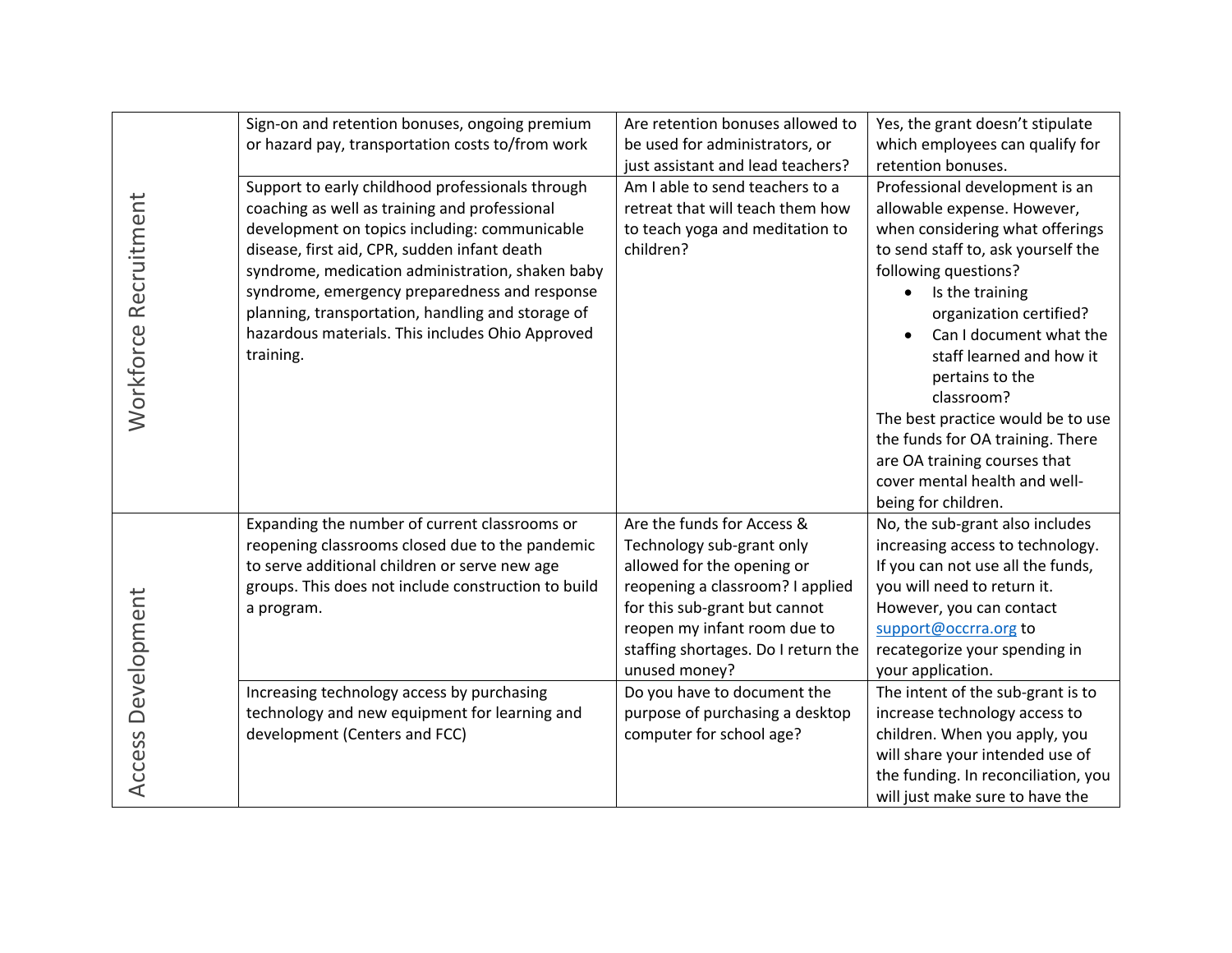|                                  | receipt in the event of being<br>chosen for desk review. |
|----------------------------------|----------------------------------------------------------|
| Am I allowed to purchase         | Yes, purchasing learning software                        |
| learning software like abcmouse? | is allowed.                                              |
| Is purchasing a computer allowed | Yes, if it is meant for the use of                       |
| in this sub-grant?               | expanding children's learning and                        |
|                                  | development. It is not allowed if                        |
|                                  | the use is for administrative                            |
|                                  | purposes.                                                |
| Am I allowed to purchase iPads   | Yes, this counts as increasing                           |
| for the school-aged children to  | technology access and new                                |
| use.                             | equipment.                                               |
| Can I purchase a Smart Board?    | Yes, this counts as increasing                           |
|                                  | technology access and new                                |
|                                  | equipment.                                               |
| Can I purchase a TV for the      | Yes, if the television is used for                       |
| classroom?                       | children's learning and                                  |
|                                  | development. Classroom                                   |
|                                  | teachers must still follow                               |
|                                  | guidance regarding the                                   |
|                                  | developmentally appropriate use                          |
|                                  | of screen time for the age group                         |
|                                  | served. For instance, a television                       |
|                                  | in the infant room would not be                          |
|                                  | developmentally appropriate.                             |
| Can I purchase a camera to       | No, that does not fit the scope of                       |
| document children's activities   | technology the sub-grant was                             |
| and to share with families?      | intended for.                                            |
| Can I purchase a light table for | Yes, a light table is allowed.                           |
| my classroom?                    |                                                          |
|                                  |                                                          |
| Can I purchase a computer and    | No, that does not fit the scope of                       |
| printer for my office?           | technology the sub-grant was                             |